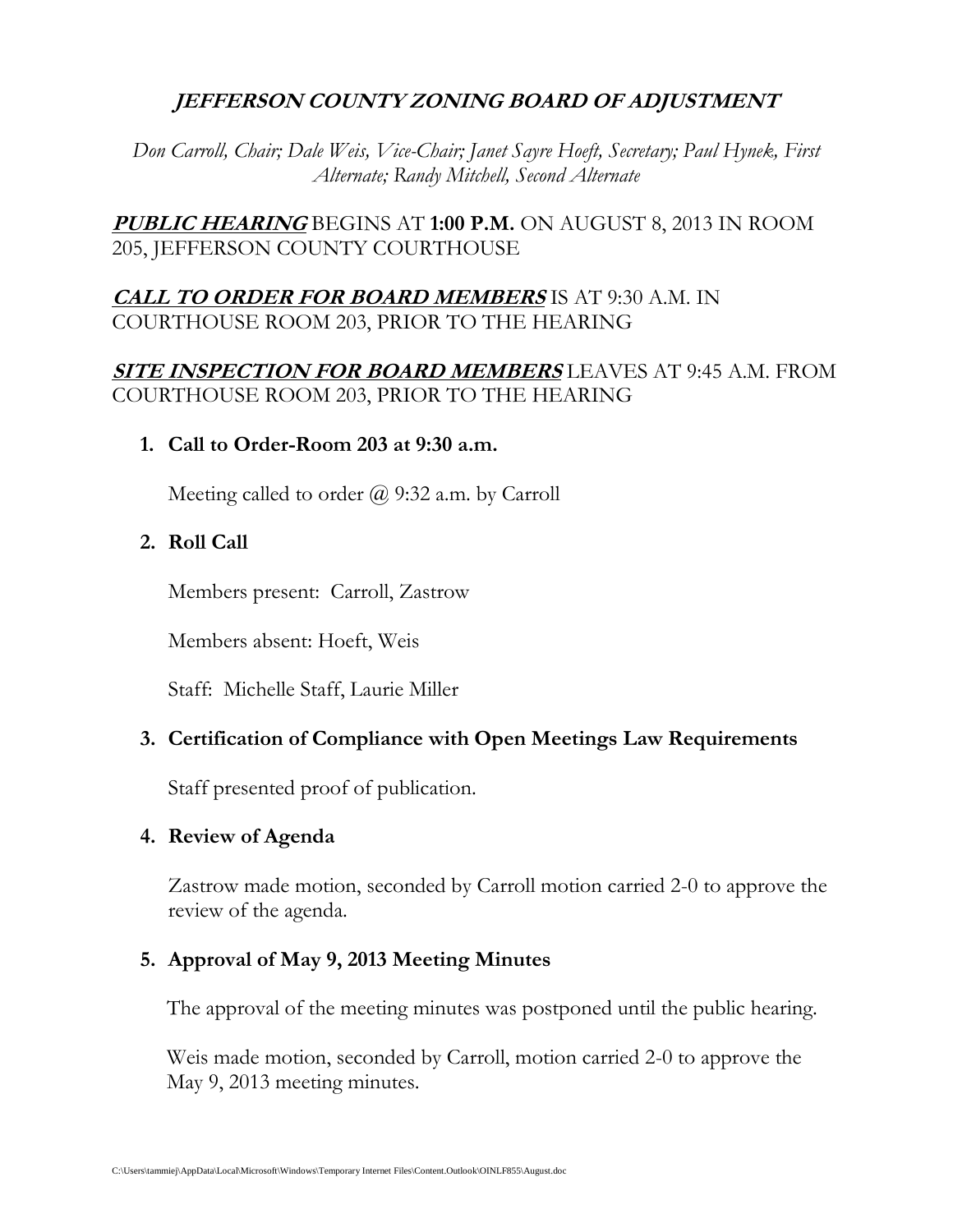### **6. Communications**

The Board was presented with a handout from the Wisline Series meeting from May 15, 2013.

### **7. Site Inspections – Beginning at 9:45 a.m. and Leaving from Room 203**

### **8. Public Hearing – Beginning at 1:00 p.m. in Room 205**

Meeting called to order  $\omega$  1:03 p.m. by Carroll

Members present: Carroll, Zastrow, Weis

Members absent: Hoeft

Staff: Michelle Staff, Laurie Miller

## **9. Explanation of Process by Board of Adjustment Chair**

The following was read into the record by Weis:

# **NOTICE OF PUBLIC HEARING JEFFERSON COUNTY ZONING BOARD OF ADJUSTMENT**

**NOTICE IS HEREBY GIVEN** that the Jefferson County Zoning Board of Adjustment will conduct a public hearing at 1:00 p.m. on Thursday, August 8, 2013 in Room 205 of the Jefferson County Courthouse, Jefferson, Wisconsin. Matters to be heard are applications for variance from terms of the Jefferson County Zoning Ordinance. No variance may be granted which would have the effect of allowing in any district a use not permitted in that district. No variance may be granted which would have the effect of allowing a use of land or property which would violate state laws or administrative rules. Subject to the above limitations, variances may be granted where strict enforcement of the terms of the ordinance results in an unnecessary hardship and where a variance in the standards will allow the spirit of the ordinance to be observed, substantial justice to be accomplished and the public interest not violated. Based upon the findings of fact, the Board of Adjustment must conclude that: 1) Unnecessary hardship is present in that a literal enforcement of the terms of the ordinance would unreasonably prevent the owner from using the property for a permitted purpose or would render conformity with such restrictions unnecessarily burdensome; 2) The hardship is due to unique physical limitations of the property rather than circumstances of the applicant; 3) The variance will not be contrary to the public interest as expressed by the purpose and intent of the zoning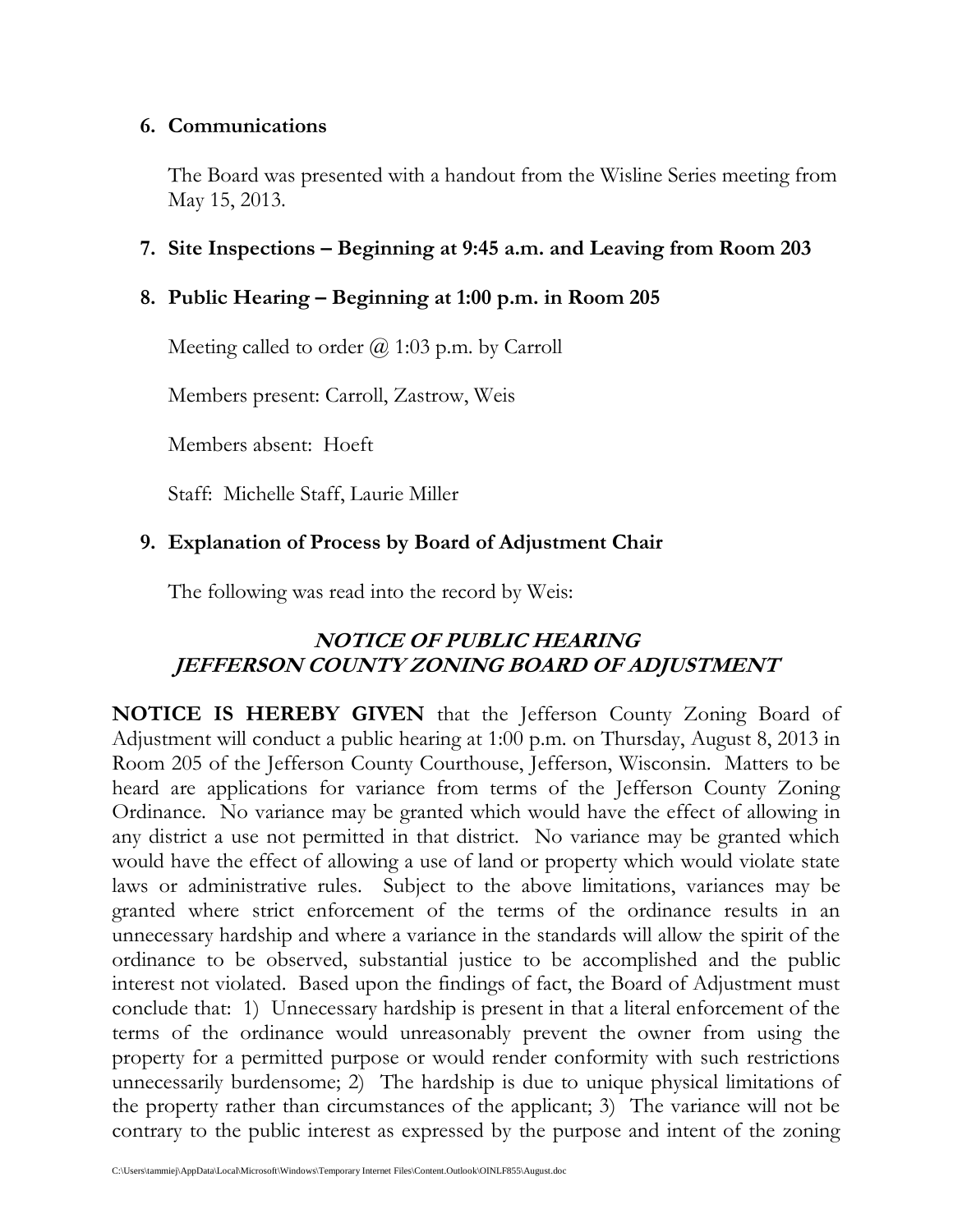ordinance. **PETITIONERS, OR THEIR REPRESENTATIVES, SHALL BE PRESENT.** There may be site inspections prior to public hearing which any interested parties may attend; decisions shall be rendered after public hearing on the following:

**V1406-13 – John Diestelmann & Liz Kissinger:** Variance from Sec. 11.04(f)8 of the Jefferson County Zoning Ordinance to temporarily allow a second residence while a new residence is under construction. The site is at **W4480 Diestelmann Lane** in the Town of Hebron, on PIN 010-0615-2032-000 (1.696 Acre) in an A-3, Rural Residential zone.

John Diestelmann presented his petition. Liz Kissinger also presented additional information regarding the request.

There were no questions or comments in favor or opposition of the petition. Staff report was given by Staff.

There was a town response in the file from the town approving this petition, and was read into the record by Weis.

Carroll questioned the petitioner on the time frame, and would they be adverse to any part of the decision to have a time frame for removal.

**V1407-13 – Troy Schlender:** Variance from Sec. 11.04(f)6 Conditional uses a.3 to allow a manure storage structure at less than the 350-foot setback required from a property line for intensive agricultural/ATCP51 operations. The site is at **W6624 E. Hubbleton Road** in the Town of Milford, on PIN 020-0814-0543-001 (19 Acres) in an A-1 Agricultural zone.

Troy Schlender presented his petition. In favor were Elsa Arnold, Clarence Mess, Roger Zimmerman, Bill Wegner, and Brian Zimmerman. No one spoke in opposition of the petition. There was a letter in the file in opposition from Lyall, Charles and Jill Hutchins which was read into the record by Weis.

Staff report was given by Staff. There was a town response in the file approving the petition which was read into the record by Weis.

Weis questioned Patricia Cicero (LWCD) regarding the pros and cons of the location of the manure structure. Cicero explained. Weis also asked about any concerns with the proposed location of the structure. Cicero explained. Weis questioned Staff about overstepping state guidelines. Staff explained. Zastrow questioned the construction of the pit. Petitioner explained. Zastrow also asked about any wetlands on the property. Carroll questioned the alternate site on the hill, if located there,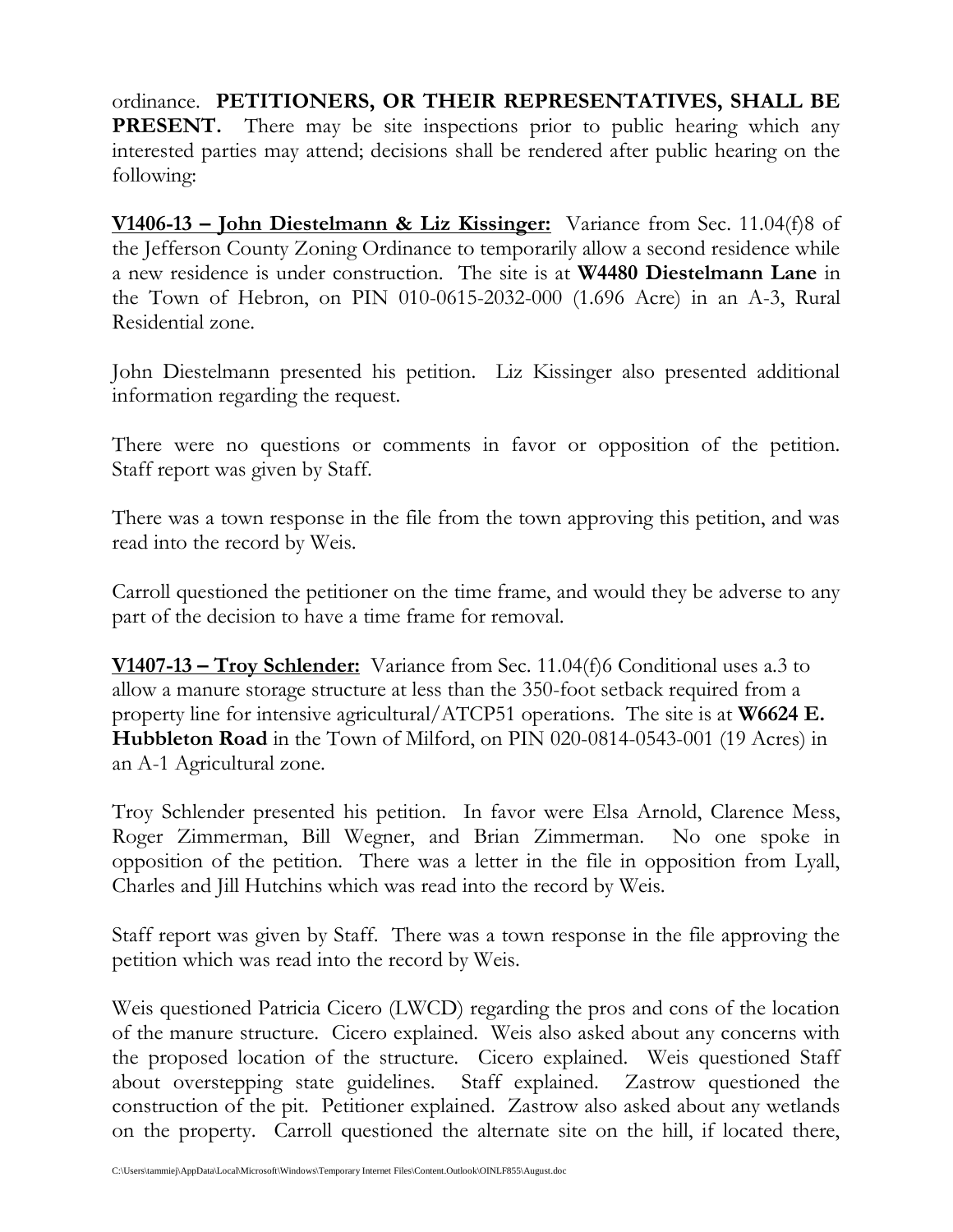where would the buildings then be located. Weis questioned the petitioner on the location. Weis also questioned the engineer on the east versus west sites. Lee Bartlett, engineer, explained the design and the reasons for the site. Weis questioned Steve Duwe from the Town Plan Commission for wanting the pit on the west side of the barn. Duwe explained.

**V1408-13 – Ryan Hush:** Variance from Sec. 11.04(f)6 to reduce the A-1 zone minimum lot width for shed construction at **W7585 Novak Lane** in the Town of Waterloo. The property is PIN 030-0813-0121-000 (3.273 Acres).

Ryan Hush presented his petition. He wants to replace the existing shed with the proposed shed in the same location. He will maintain all setbacks.

Speaking in favor was Steve Quamme. There were no questions or comments in opposition of the petition. Staff questioned the petitioner if any property was owned in Dodge County, and then gave staff report. There was a town response in the file in favor of the petition which was read into the record by Weis.

Carroll questioned Staff on what would be required if the building was restored or replaced.

## **10. Decisions on Above Petitions (See following pages & files)**

Before deliberations on decisions, the Board made motion on the approval of the meeting minutes for May 9, 2013. See #5 above for motion.

## **11. Adjourn**

Motion made by Weis, seconded by Zastrow, motion carried 3-0 to adjourn  $\omega$ 3:52 p.m.

**If you have questions regarding these variances, please contact the Zoning Department at 920-674-7113 or 920-674-8638. Variance files referenced on this hearing notice may be viewed in Courthouse Room 201 between the hours of 8:00 a.m. and 4:30 p.m. Monday through Friday, excluding holidays. Materials covering other agenda items can be found at www.jeffersoncountywi.gov.**

The Board may discuss and/or take action on any item specifically listed on the agenda.

# **JEFFFERSON COUNTY ZONING BOARD OF ADJUSTMENT**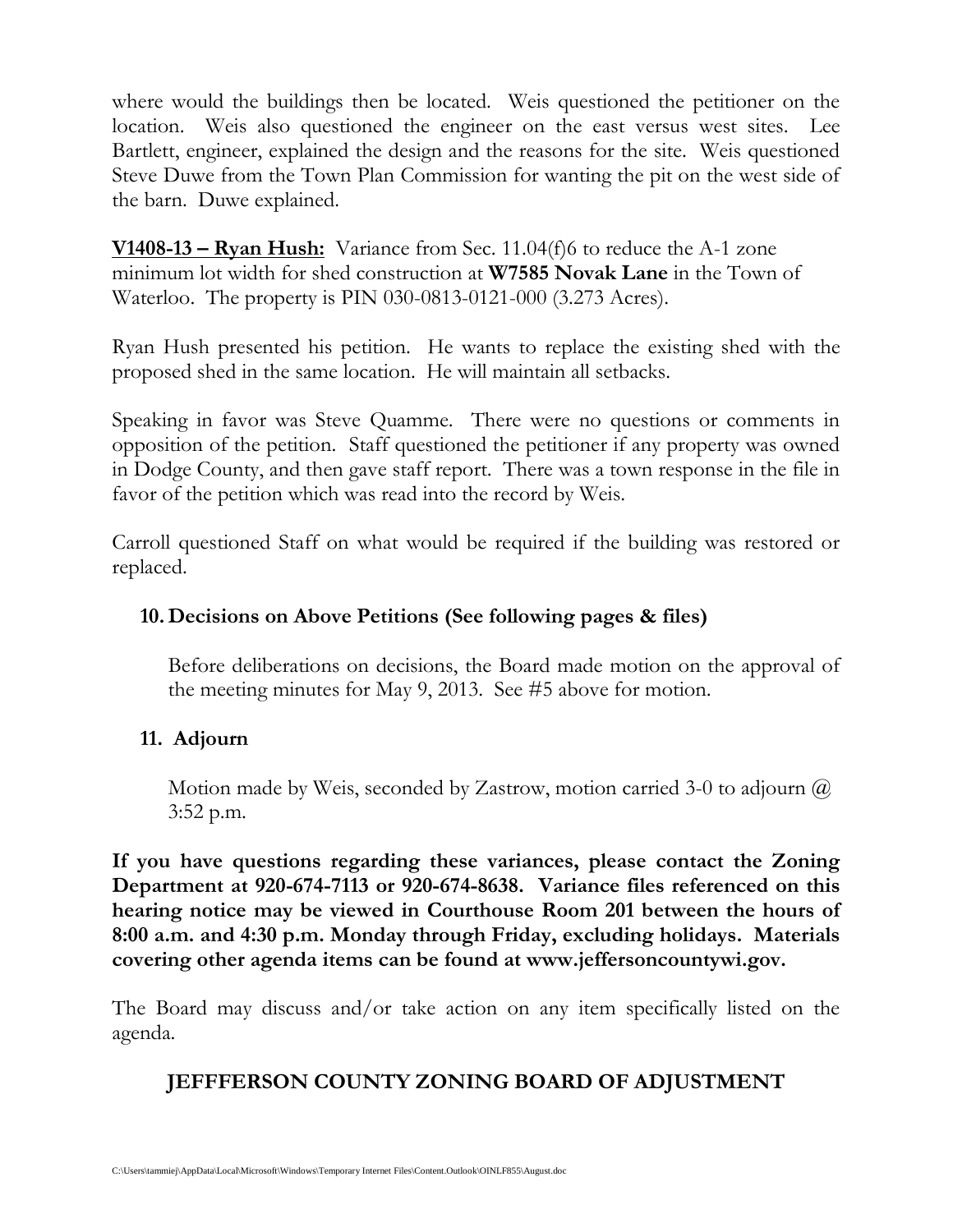Individuals requiring special accommodations for attendance at the meeting should contact the County Administrator at 920-674-7101 at least 24 hours prior to the meeting so appropriate arrangements can be made.

*A digital recording of the meeting will be available in the Zoning Department upon request.*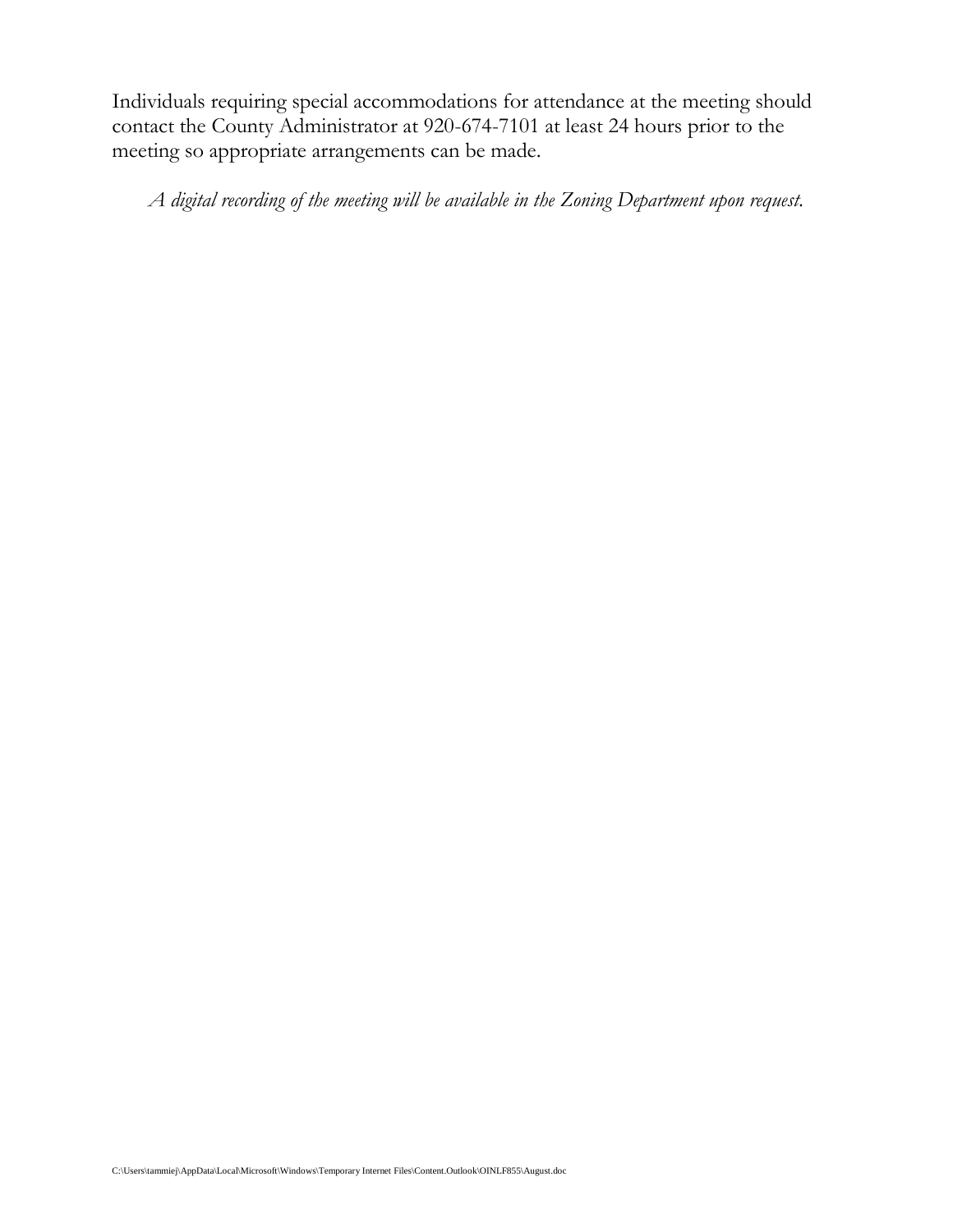## **DECISION OF THE ZONING BOARD OF ADJUSTMENT JEFFERSON COUNTY, WISCONSIN**

### **FINDINGS OF FACT**

| PETITION NO.:                                                                       | 2013 V1406                                             |  |
|-------------------------------------------------------------------------------------|--------------------------------------------------------|--|
| <b>HEARING DATE:</b>                                                                | 08-08-2013                                             |  |
|                                                                                     |                                                        |  |
|                                                                                     | APPLICANT: <b>Iohn Diestelmann &amp; Liz Kissinger</b> |  |
|                                                                                     | <b>PROPERTY OWNER:</b> John Diestelmann                |  |
|                                                                                     |                                                        |  |
|                                                                                     | PARCEL (PIN #): 010-0615-2032-000                      |  |
| TOWNSHIP: Hebron                                                                    |                                                        |  |
|                                                                                     |                                                        |  |
| <b>INTENT OF PETITIONER:</b> To temporary allow two residences on one lot while the |                                                        |  |
| permanent residence is being constructed.                                           |                                                        |  |
|                                                                                     |                                                        |  |

**THE APPLICANT REQUESTS A VARIANCE FROM SECTION 11.04(f)8 OF THE JEFFERSON COUNTY ZONING ORDINANCE.**

**THE FEATURES OF THE PROPOSED CONSTRUCTION AND PROPERTY WHICH RELATE TO THE GRANT OR DENIAL OF THE VARIANCE APPLICATION ARE: Currently, the property has a mobile home that was permitted in 1990 which was a replacement for another mobile home. The petitioner would like to continue to live in the existing mobile home while a new residence is completed. They have indicated that the mobile home will be removed within one month of the competition of the new home. In addition, they indicated the new home would start in October. There is floodplain on the property, but the new home is proposed outside of the floodplain. A septic permit was issued in 1972 for a mobile home. Septic may need to be replaced.** 

**FACTS OR OBSERVATIONS BASED ON SITE INSPECTIONS: Site inspections conducted. Observed property layout & location.**

**FACTS PRESENTED AT PUBLIC HEARING: See tape, minutes & file.**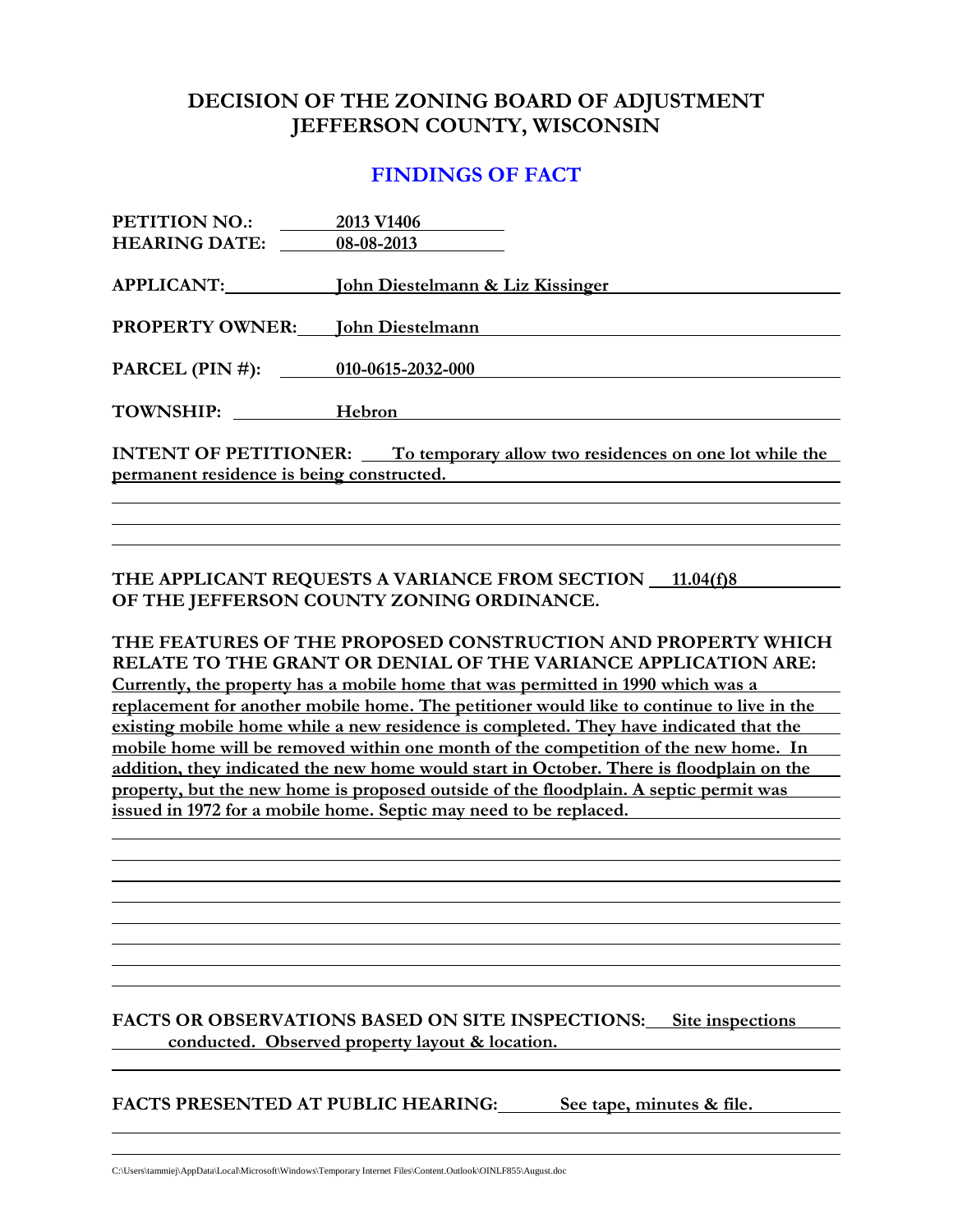#### **DECISION STANDARDS**

- **A. NO VARIANCE MAY BE GRANTED WHICH WOULD HAVE THE EFFECT OF ALLOWING IN ANY DISTRICT A USE NOT PERMITTED IN THAT DISTRICT ---------**
- **B. NO VARIANCE MAY BE GRANTED WHICH WOULD HAVE THE EFFECT OF ALLOWING A USE OF LAND OR PROPERTY WHICH WOULD VIOLATE STATE LAWS OR ADMINSTRATIVE RULES:**
- **C. SUBJECT TO THE ABOVE LIMITATIONS, VARIANCES MAY BE GRANTED WHERE STRICT ENFORCEMENT OF THE TERMS OF THE ORDINANCE RESULTS IN AN UNNECESSARY HARDSHIP & WHERE A VARIANCE IN THE STANDARDS WILL ALLOW THE SPIRIT OF THE ORDINANCE TO BE OBSERVED, SUBSTANTIAL JUSTICE TO BE ACCOMPLISHED, & THE PUBLIC INTEREST NOT VIOLATED.**

**BASED ON THE FINDINGS OF FACT, THE BOARD CONCLUDES THAT:**

- **1. UNNECESSARY HARDSHIP IS PRESENT IN THAT A LITERAL ENFORCEMENT OF THE TERMS OF THE ZONING ORDINANCE WOULD UNREASONABLY PREVENT THE OWNER FROM USING THE PROPERTY FOR A PERMITTED PURPOSE OR WOULD RENDER CONFORMITY WITH SUCH RESTRICTIONS UNNECESSARILY BURDENSOME BECAUSE they are entitled to build a new home. It would be a cost burden to find different housing and storage of personal items. The existing structure is the present residence of the applicant. Further, onsite construction would be under their direct supervision.**
- **2. THE HARDSHIP IS DUE TO UNIQUE PHYSICAL LIMITATIONS OF THE PROPERTY RATHER THAN THE CIRCUMSTANCES OF THE APPLICANT BECAUSE** they are entitled to build a new home. The Ordinance does not address this **issue. They would be removing a non-conforming structure and replacing it with a residential structure meeting all Ordinance requirements. The Ordinance does not allow 2 homes. When the project is complete, the old will be removed.**
- **3. THE VARIANCE WILL NOT BE CONTRARY TO THE PUBLIC INTEREST AS EXPRESSED BY THE PURPOSE AND INTENT OF THE ZONING ORDINANCE BECAUSE it does not affect public interest. Having a new residence on the property is a benefit. The existing structure will be removed within a year from this approval. Creating a new structure allowing 1 year is practical. The old home will be removed**

**\*A VARIANCE MAY BE GRANTED IF ALL THESE CONDITIONS ARE MET\***

**DECISION: THE REQUESTED VARIANCE IS GRANTED.**

**MOTION: Weis SECOND: Zastrow VOTE: 3-0**

**CONDITIONS OF APPROVAL: Mobile home will be removed within 1 year of the date of this approval.**

**SIGNED: DATE: 08-08-2013**

**BOARD DECISIONS MAY BE APPEALED TO CIRCUIT COURT. AUDIO RECORD OF THESE PROCEEDINGS IS AVAILABLE UPON REQUEST.**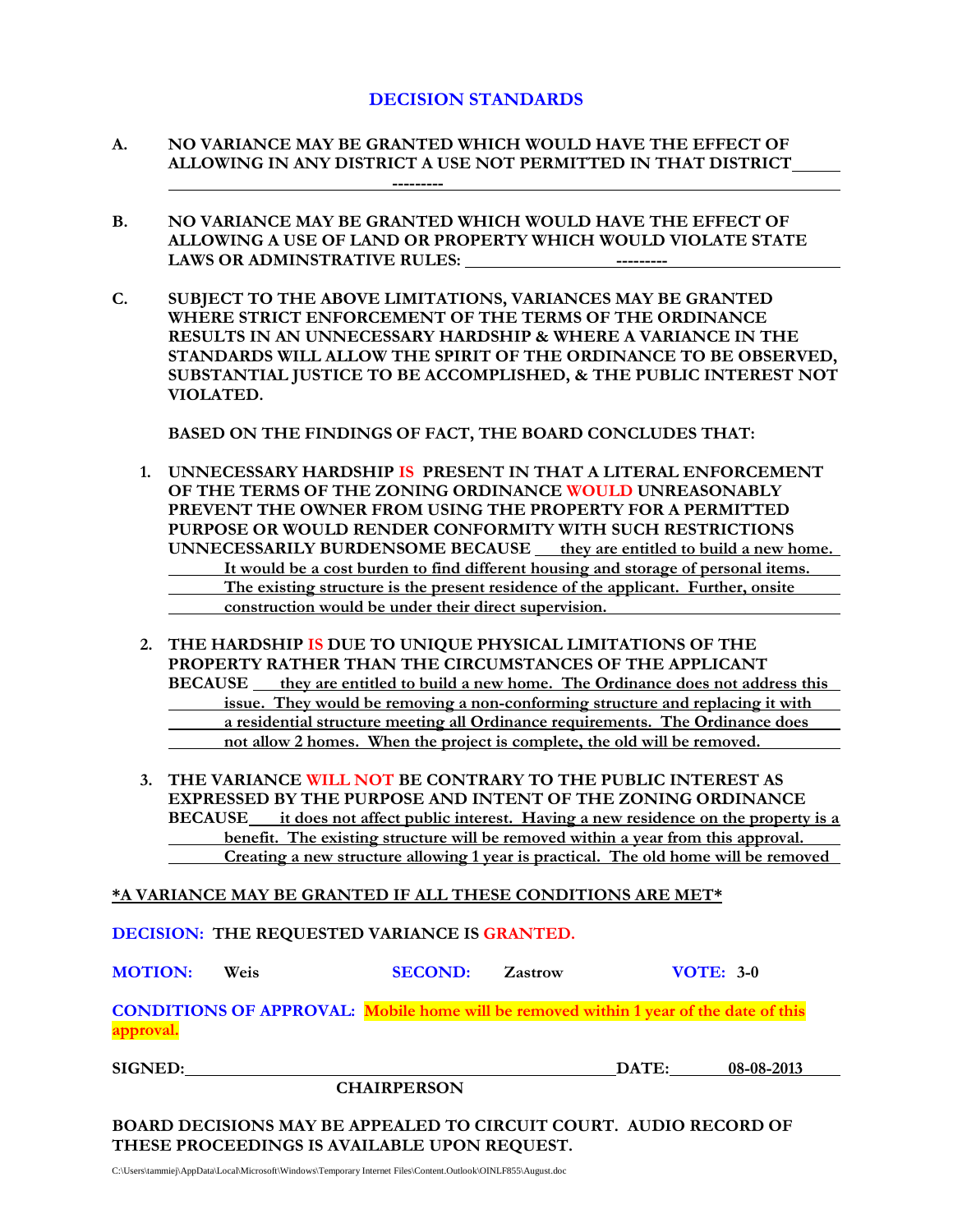### **DECISION OF THE ZONING BOARD OF ADJUSTMENT JEFFERSON COUNTY, WISCONSIN**

### **FINDINGS OF FACT**

| PETITION NO.:                                                                        | 2013 V1407            |  |
|--------------------------------------------------------------------------------------|-----------------------|--|
| <b>HEARING DATE:</b>                                                                 | 08-08-2013            |  |
|                                                                                      |                       |  |
| <b>APPLICANT:</b>                                                                    | <b>Troy Schlender</b> |  |
|                                                                                      |                       |  |
| <b>PROPERTY OWNER:</b>                                                               | <b>SAME</b>           |  |
|                                                                                      |                       |  |
| PARCEL (PIN #): 020-0814-0543-001                                                    |                       |  |
|                                                                                      |                       |  |
| TOWNSHIP:                                                                            | Milford               |  |
|                                                                                      |                       |  |
| <b>INTENT OF PETITIONER:</b><br>Proposing a manure storage structure within 350 feet |                       |  |
| from a lot line (Englehart Road)                                                     |                       |  |
|                                                                                      |                       |  |

**THE APPLICANT REQUESTS A VARIANCE FROM SECTION 11.04(f)6 OF THE JEFFERSON COUNTY ZONING ORDINANCE.**

#### **THE FEATURES OF THE PROPOSED CONSTRUCTION AND PROPERTY WHICH RELATE TO THE GRANT OR DENIAL OF THE VARIANCE APPLICATION ARE:**

**The petitioner is proposing a manure storage structure at 50 feet from a property line whereas the required setback from ATCP 51.12 is 350 feet. Directly across the road is an existing residence. The width of the property is 650 feet; therefore, any manure storage structure would require a property line setback. There is currently 39 acres of A-1 lands for placement of the manure structure. In addition, the petitioner is proposing a new free stall barn north of the existing structure.** 

**A conditional use permit is required the livestock expansion, and is currently in the process.**

**FACTS OR OBSERVATIONS BASED ON SITE INSPECTIONS: Site inspections conducted. Observed property layout & location.**

**FACTS PRESENTED AT PUBLIC HEARING: See tape, minutes & file.**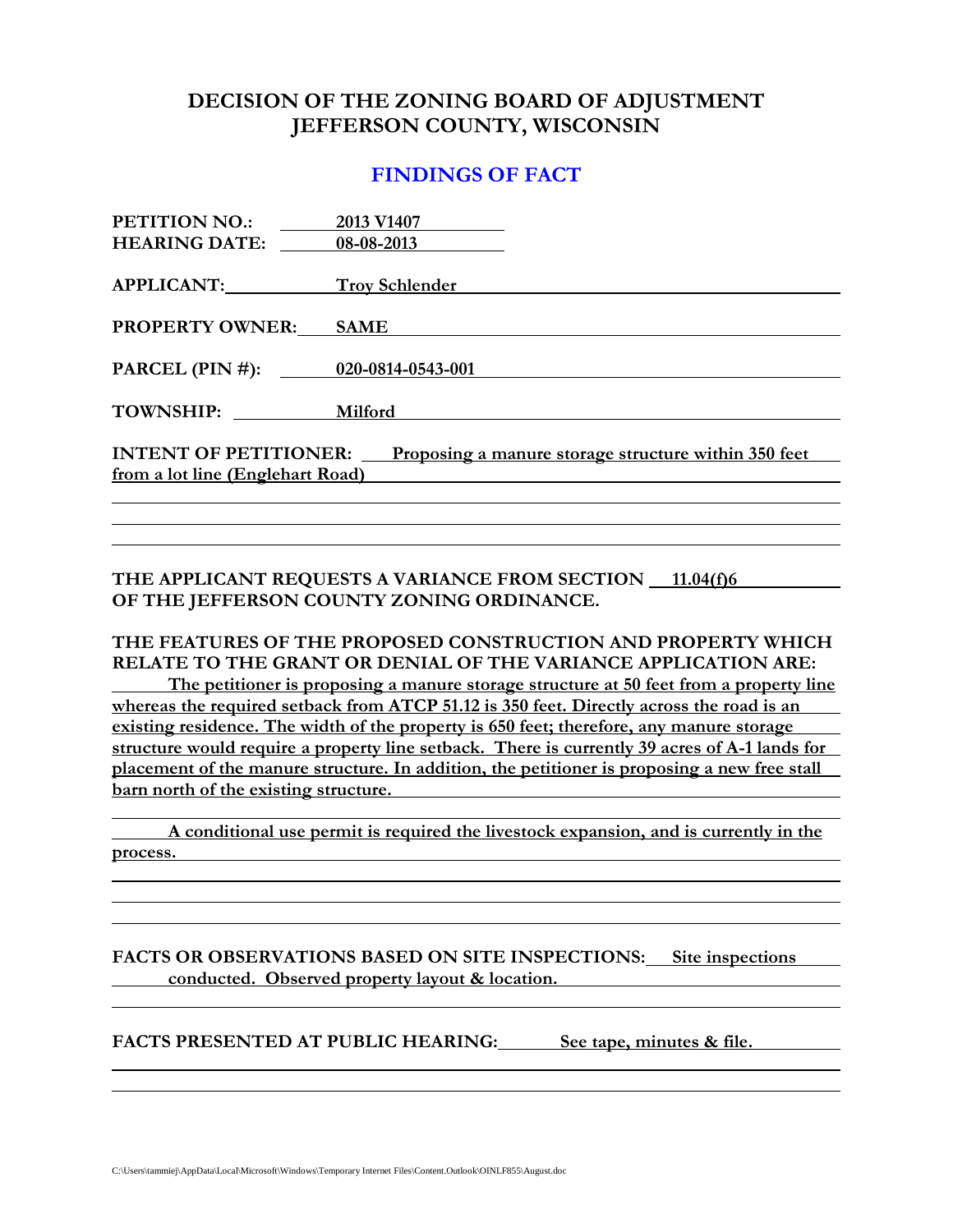#### **DECISION STANDARDS**

- **A. NO VARIANCE MAY BE GRANTED WHICH WOULD HAVE THE EFFECT OF ALLOWING IN ANY DISTRICT A USE NOT PERMITTED IN THAT DISTRICT ---------**
- **B. NO VARIANCE MAY BE GRANTED WHICH WOULD HAVE THE EFFECT OF ALLOWING A USE OF LAND OR PROPERTY WHICH WOULD VIOLATE STATE LAWS OR ADMINSTRATIVE RULES:**
- **C. SUBJECT TO THE ABOVE LIMITATIONS, VARIANCES MAY BE GRANTED WHERE STRICT ENFORCEMENT OF THE TERMS OF THE ORDINANCE RESULTS IN AN UNNECESSARY HARDSHIP & WHERE A VARIANCE IN THE STANDARDS WILL ALLOW THE SPIRIT OF THE ORDINANCE TO BE OBSERVED, SUBSTANTIAL JUSTICE TO BE ACCOMPLISHED, & THE PUBLIC INTEREST NOT VIOLATED.**

**BASED ON THE FINDINGS OF FACT, THE BOARD CONCLUDES THAT:**

- **4. UNNECESSARY HARDSHIP IS PRESENT IN THAT A LITERAL ENFORCEMENT OF THE TERMS OF THE ZONING ORDINANCE WOULD UNREASONABLY PREVENT THE OWNER FROM USING THE PROPERTY FOR A PERMITTED PURPOSE OR WOULD RENDER CONFORMITY WITH SUCH RESTRICTIONS UNNECESSARILY BURDENSOME BECAUSE of the layout of the property. They could not be in compliance without a variance request. The site, size and topography presents the hardship. It provides construction of a practical & functional manure system for the property.**
- **5. THE HARDSHIP IS DUE TO UNIQUE PHYSICAL LIMITATIONS OF THE PROPERTY RATHER THAN THE CIRCUMSTANCES OF THE APPLICANT BECAUSE there is not a good spot on the property to place the structure. The existing flow of the land and the land usage dictates placement as submitted. The physical features of the property poses the problem.**
- **6. THE VARIANCE WILL NOT BE CONTRARY TO THE PUBLIC INTEREST AS EXPRESSED BY THE PURPOSE AND INTENT OF THE ZONING ORDINANCE BECAUSE the smell situation will not be any greater than it already is. They will continue the farming and dairy business. It will reduce the traffic, and the distance effectively is minimal. Any possible failure of the installation will be onto the farmland of this parcel. A properly constructed and maintained storage facility**

**will be better for public safety than no structure at all.**

**\*A VARIANCE MAY BE GRANTED IF ALL THESE CONDITIONS ARE MET\***

**DECISION: THE REQUESTED VARIANCE IS GRANTED.**

**MOTION: Zastrow SECOND: Weis VOTE: 3-0**

#### **CONDITIONS OF APPROVAL/DENIAL:**

| <b>SIGNED:</b> |  |
|----------------|--|
|----------------|--|

**CHAIRPERSON**

**SIGNED: DATE: 08-08-2013**

**BOARD DECISIONS MAY BE APPEALED TO CIRCUIT COURT. AUDIO RECORD OF THESE PROCEEDINGS IS AVAILABLE UPON REQUEST.**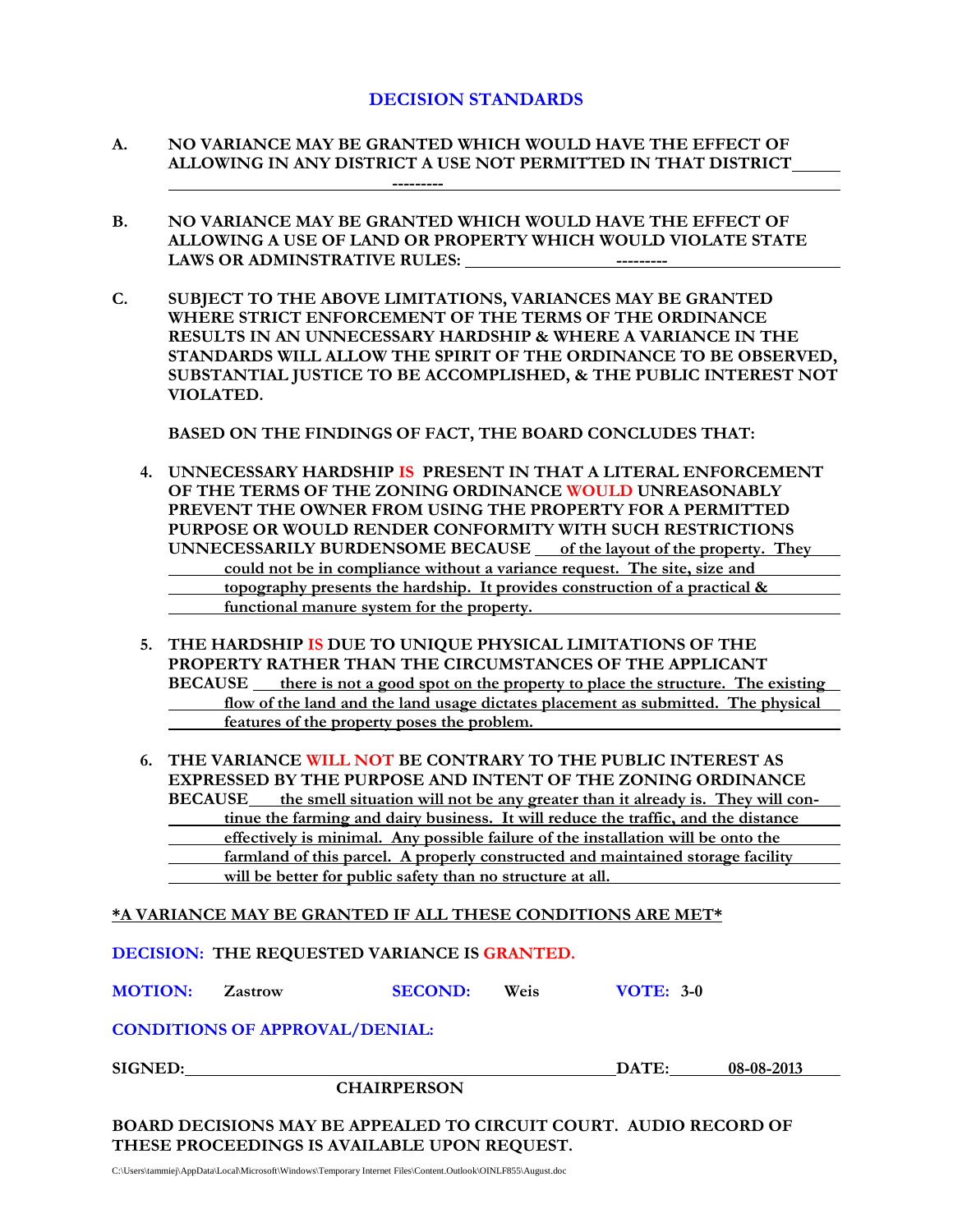### **DECISION OF THE ZONING BOARD OF ADJUSTMENT JEFFERSON COUNTY, WISCONSIN**

### **FINDINGS OF FACT**

| PETITION NO.:                                                                          | 2013 V1408       |  |
|----------------------------------------------------------------------------------------|------------------|--|
| <b>HEARING DATE:</b>                                                                   | 08-08-2013       |  |
|                                                                                        |                  |  |
| APPLICANT:                                                                             | Ryan & Tori Hush |  |
|                                                                                        |                  |  |
| <b>PROPERTY OWNER:</b>                                                                 | Ryan Hush        |  |
|                                                                                        |                  |  |
| PARCEL (PIN #): 030-0813-0121-000                                                      |                  |  |
| <b>TOWNSHIP:</b>                                                                       | Waterloo         |  |
|                                                                                        |                  |  |
| <b>INTENT OF PETITIONER:</b> The petitioner would like to build an accessory structure |                  |  |
| on an A-1 property on a width less than 200 feet                                       |                  |  |
|                                                                                        |                  |  |

#### **THE APPLICANT REQUESTS A VARIANCE FROM SECTION 11.04(f)6 OF THE JEFFERSON COUNTY ZONING ORDINANCE.**

#### **THE FEATURES OF THE PROPOSED CONSTRUCTION AND PROPERTY WHICH RELATE TO THE GRANT OR DENIAL OF THE VARIANCE APPLICATION ARE:**

**The petitioner would like to rebuild an existing shed that is located on the lot at a lot width of 100 feet, whereas the required lot width is 200 feet. The lot was created in 1996 as an accessory land division and only has a 160 foot width. The reason for this was that at the time of creation, A-3 zoning controls applied. Presently, the required width of an A-1 lot is 200 feet until the land is rezoned to an A-3 lot. The Dodge County Line is along the north property line. The petitioner is proposing the structure 21 feet to the north property line and 25 feet from the south property which meets setback provisions of the ordinance.** 

#### **FACTS OR OBSERVATIONS BASED ON SITE INSPECTIONS: Site inspections conducted. Observed property layout & location.**

**FACTS PRESENTED AT PUBLIC HEARING: See tape, minutes & file.**